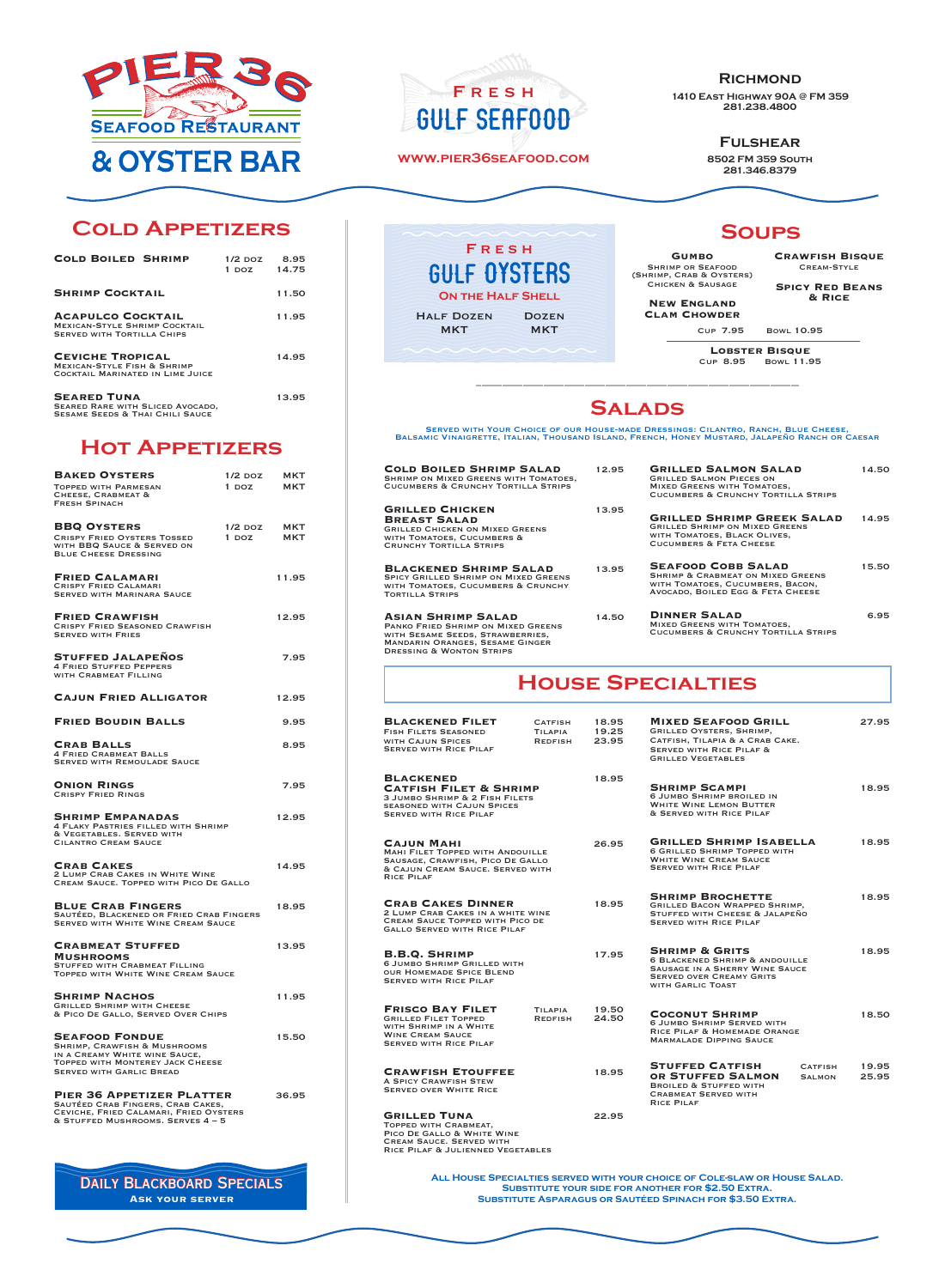## SPECIAL ADDITIONS

**Choose a Fish Choice of Grilled or Blackened Served with Salad & Rice Pilaf**

| <b>SALMON</b>                               | 20.95      |
|---------------------------------------------|------------|
| <b>TILAPIA</b>                              | 18.50      |
| МАНІ МАНІ                                   | 22.95      |
| <b>REDFISH</b>                              | 23.95      |
| <b>RED SNAPPER</b><br><b>WHEN AVAILABLE</b> | <b>MKT</b> |
| <b>HALIBUT</b><br><b>WHEN AVAILARLE</b>     | <b>MKT</b> |

Add a Topping for Just 7.95

#### **Choice of**

**Crawfish Etouffee** Crawfish in a spicy Cajun Stew

> **Crabmeat Scampi** Lump Crabmeat in a **SCAMPI BUTTER SAUCE**

**Diablo** Choice of Shrimp or Crawfish, Pico De Gallo in a Diablo Scampi Butter Sauce

**Florentine** Shrimp, Mushrooms & Spinach in a White Wine Cream Sauce

Add 3 Jumbo Shrimp to any Entree for Just 5.95

#### **Accompaniments**

**Seasoned Rice Pilaf**

**French Fries 3**

**Sweet Potato Fries**

**Loaded Baked Potato**

**Grilled Mixed Vegetables**

**Fried Okra**

**Fried Onion Rings**

**Julienned Vegetables 4.95**

**Asparagus** 

**Sautéed Spinach 5.95**

## **Gumbo To Go**

**Buy it by the Gallon, Half Gallon or Quart**

**Also available Clam Chowder Crawfish Bisque Lobster Bisque**

#### Hot Boiled Crawfish Available Seasonally

| <b>FRIED STUFFED CRAB</b><br>CRAB SHELLS STUFFED WITH<br>A CRABMEAT DRESSING. SERVED 3 SHELLS 16.50<br>WITH FRENCH FRIES & HUSHPUPPIES | 2 SHELLS 14.50                      |       |  |
|----------------------------------------------------------------------------------------------------------------------------------------|-------------------------------------|-------|--|
| <b>FRIED OYSTERS</b><br>CRISPY FRIED BREADED GULF<br><b>OYSTERS SERVED WITH</b><br><b>FRENCH FRIES &amp; HUSHPUPPIES</b>               | 7 OYSTERS 16.95<br>12 OYSTERS 21.95 |       |  |
| TILAPIA FILETS<br>2 FISH FILETS FRIED OR GRILLED                                                                                       |                                     | 18.50 |  |
| <b>FRIED WHOLE CATFISH</b><br>12 OZ. GRAIN-FED CATFISH, SERVED<br>WITH FRENCH FRIES & HUSHPUPPIES                                      |                                     | 15.95 |  |
| <b>CATFISH FILETS</b><br>2 FISH FILETS FRIED OR GRILLED                                                                                |                                     | 15.95 |  |
| <b>FRIED SHRIMP &amp;</b><br><b>OYSTER COMBINATION</b><br>3 SHRIMP & 3 OYSTERS                                                         |                                     | 15.95 |  |
| <b>SHRIMP &amp; CATFISH</b><br><b>FILET COMBINATION</b>                                                                                |                                     | 15.50 |  |

**FILET COMBINATION** 3 HAND-BREADED JUMBO SHRIMP & 1 Catfish Filet, Fried or Grilled

### **Dinners**

| <b>FRIED SEAFOOD PLATTER</b><br>3 JUMBO SHRIMP, 3 OYSTERS,<br>A STUFFED CRAB & 1 CATFISH FILET<br><b>SERVED WITH FRENCH FRIES &amp; HUSHPUPPIES</b> |                      | 21.95          |
|-----------------------------------------------------------------------------------------------------------------------------------------------------|----------------------|----------------|
| <b>STUFFED SHRIMP</b><br><b>5 BREADED JUMBO SHRIMP STUFFED</b><br>WITH CRABMEAT & SERVED WITH<br>RICE PILAF & GRILLED VEGETABLES                    |                      | 21.95          |
| <b>FRIED SHRIMP</b><br><b>BREADED JUMBO SHRIMP, SERVED</b><br>WITH FRENCH FRIES & HUSHPUPPIES                                                       | 6 SHRIMP<br>9 SHRIMP | 16.25<br>18.95 |
| <b>TILAPIA &amp; SHRIMP</b><br><b>COMBINATION</b><br>3 JUMBO SHRIMP & 1 FISH FILET.<br><b>FRIED OR GRILLED</b>                                      |                      | 17.95          |
| <b>SHRIMP CREOLE</b><br>SHRIMP, ONION & BELL PEPPER IN A<br>RICH TOMATO SAUCE OVER WHITE RICE                                                       |                      | 18.95          |
| <b>FRIED CRAWFISH DINNER</b><br>6 OZ. OF FRIED CRAWFISH, SERVED<br>WITH FRENCH FRIES & HUSHPUPPIES                                                  |                      | 18.95          |
| <b>FRIED CHICKEN PLANK</b><br><b>&amp; SHRIMP COMBINATION</b><br>3 JUMBO SHRIMP & 2 CHICKEN PIECES<br><b>SERVED WITH FRENCH FRIES &amp; BREAD</b>   |                      | 15.95          |
|                                                                                                                                                     |                      |                |

### **Bird & Beef**

| <b>COUNTRY FRIED CHICKEN STRIPS</b><br><b>SERVED WITH GRAVY, FRENCH FRIES,</b><br>SALAD & BREAD                                                          | 14.95 | <b>CHICKEN FRIED STEAK</b><br>SERVED WITH GRAVY, FRENCH FRIES,<br>SALAD, & BREAD                            | 14.95 |
|----------------------------------------------------------------------------------------------------------------------------------------------------------|-------|-------------------------------------------------------------------------------------------------------------|-------|
| <b>BLACKENED CHICKEN</b><br>CHICKEN BREAST SERVED WITH RICE PILAF<br><b>&amp; JULIENNED VEGETABLES</b>                                                   | 13.95 | <b>STEAK &amp; BAKE</b><br><b>12 OUNCE GRILLED RIBEYE STEAK</b><br><b>SERVED WITH A LOADED BAKED POTATO</b> | 27.95 |
| <b>GRILLED CHICKEN COZUMEL</b><br><b>GRILLED CHICKEN BREAST A WHITE WINE CREAM</b><br>SAUCE & TOPPED WITH PICO DE GALLO<br><b>SERVED WITH RICE PILAE</b> | 13.95 | <b>ADD 3 JUMBO SHRIMP</b><br><b>GRILLED OR FRIED</b>                                                        | 5.95  |

## **Lighter Fare**

| <b>GRILLED SALMON</b><br><b>WITH LEMON &amp; GARLIC BUTTER SERVED</b><br>WITH RICE PILAF & JULIENNED VEGETABLES | 21.95 | <b>GRILLED FILET</b><br><b>FISH FILET LIGHTLY SEASONED</b><br>& SERVED WITH SAUTÉED<br><b>SPINACH OR ASPARAGUS</b> | <b>CATFISH</b><br>TILAPIA<br><b>REDFISH</b><br><b>MAHI</b> | 21.50<br>21.50<br>24.95<br>25.95 |
|-----------------------------------------------------------------------------------------------------------------|-------|--------------------------------------------------------------------------------------------------------------------|------------------------------------------------------------|----------------------------------|
| <b>GRILLED SHRIMP</b><br><b>6 SHRIMP SEASONED &amp; GRILLED</b>                                                 | 17.95 |                                                                                                                    |                                                            |                                  |

### **Pasta**

**GRILLED SHRIMP WITH LINGUINE 17.95 SAUCE OF SHRIMP IN A MARINARA**<br>SAUCE OVER PASTA

Served with Grilled Vegetables

**Fulshear Pasta** 19.95 Shrimp, Crab, Crawfish & Penne Pasta

with your choice of Grilled Shrimp or Chicken

**PASTA ORLEANS** SHRIMP 17.95<br>
CORKSCREW PASTA CHICKEN 15.95<br>
IN A SPICY CREAM SAUCE

in a Sundried Tomato Pesto Cream Sauce

**All Dinners, Bird & Beef, Lighter Fare & Pastas Served with your choice of Cole-slaw or House Salad** 

**Substitute your side for another for \$2.50 Extra. Substitute Asparagus or Sautéed Spinach for \$3.50 Extra.**

## **Sandwiches & Po-Boys**

| <b>PO-BOY SANDWICH</b><br>FRIED SHRIMP, OYSTERS OR FISH FILET ON<br>FRENCH BREAD DRESSED WITH LETTUCE & TOMATO                | 13.50 | <b>PIER BURGER</b><br>8 OZ BEEF PATTY ON SOURDOUGH BUN,<br>WITH LETTUCE & TOMATO, PICKLES & ONION                                                    | 12.95 |
|-------------------------------------------------------------------------------------------------------------------------------|-------|------------------------------------------------------------------------------------------------------------------------------------------------------|-------|
| <b>BLACKENED CHICKEN SANDWICH</b><br>GRILLED CHICKEN BREAST ON SOURDOUGH BUN,<br>WITH LETTUCE & TOMATO                        | 12.95 | <b>CRISPY FRIED CHICKEN SANDWICH</b><br>PANKO FRIED CHICKEN BREAST, MELTED<br><b>MOZZARELLA CHEESE WITH LETTUCE &amp; TOMATO</b><br>ON SOURDOUGH BUN | 13.95 |
| <b>CRAB CAKE SANDWICH</b><br>LUMP CRAB CAKE ON JALAPEÑO CHEDDAR<br>BUN, WITH LETTUCE, TOMATO & RED ONION<br>& REMOULADE SAUCE | 14.95 | <b>FRIED SHRIMP TACOS</b><br>OR GRILLED FISH TACOS<br>TOPPED WITH CARBAGE SI AW & CILANTRO                                                           | 12.95 |

Topped with Cabbage Slaw & Cilantro Cream Sauce. Served with Rice Pilaf **All Sandwiches & Po-boys Served with French Fries.** 

**Add Cheese, Bacon, Grilled Mushrooms or Grilled Onions to any Sandwich for \$1.50 each. Jalapeño Cheddar Bun may be substituted on any Sandwich for \$1 extra.**

## LET US CATER YOUR NEXT EVENT

Private party room available at Fulshear location.

CAUTION: There may be small bones in some fresh fish. Certain individuals may be allergic to specific types of food, or ingredients used in food items. We are not responsible for AN INDIVIDUAL'S ALLERGIC REACTION TO OUR FOOD OR INGREDIENTS USED IN FOOD ITEMS. IN ADDITION, EATING RAW OYSTERS MAY CAUSE SERIOUS ILLNESS IN CERTAIN INDIVIDUALS.<br>IF YOU ARE UNSURE IF YOU ARE AT RISK, CONSULT YOUR PHYSICIA